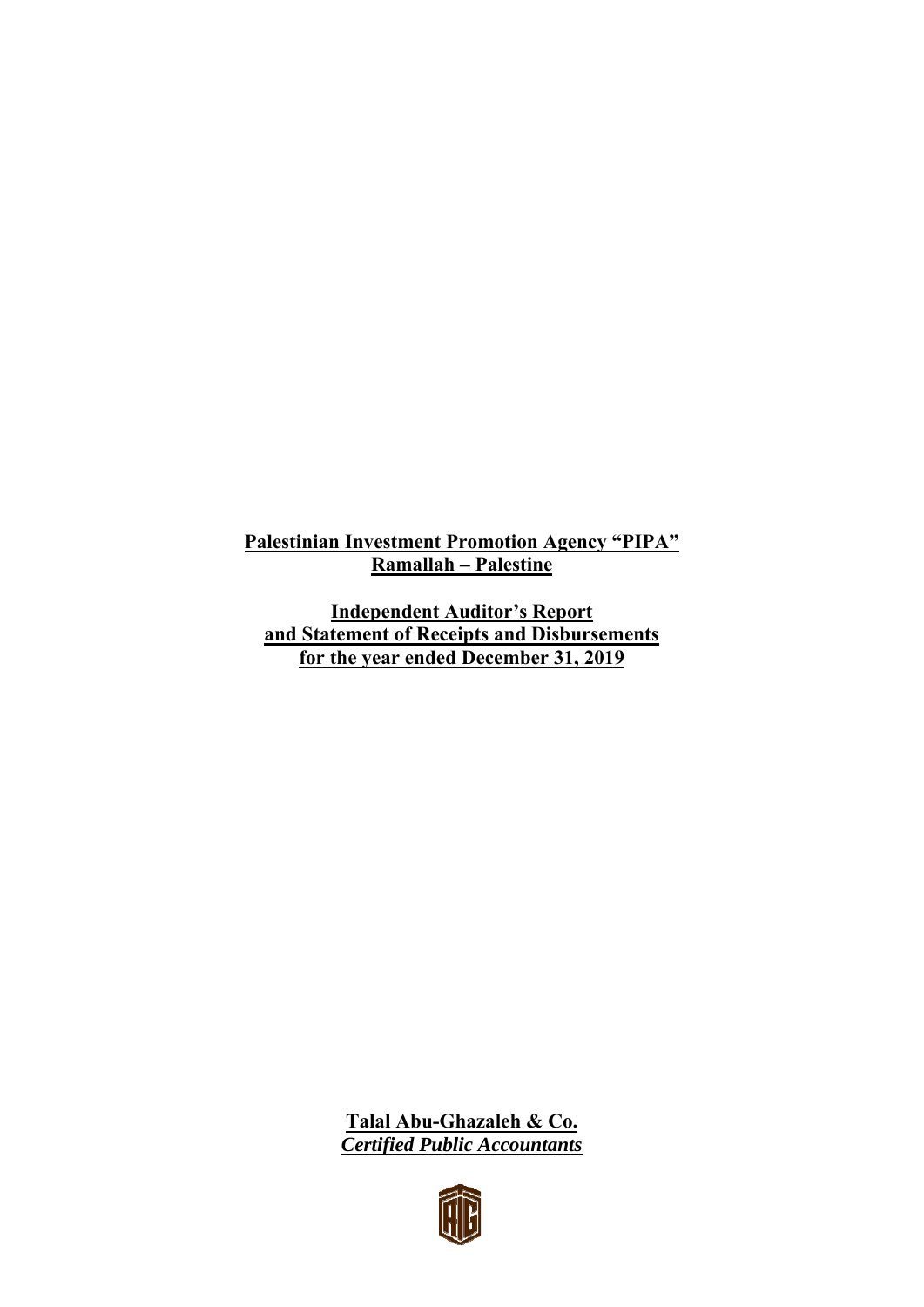# **Contents**

|                                                              | Page    |
|--------------------------------------------------------------|---------|
| - Independent Auditor's Report                               | $1 - 3$ |
| - Statement of Revenues and Disbursements for the year ended |         |
| December 31, 2019                                            | 4       |
| - Notes to the Statement of Revenues and Expenditures        | $5-10$  |

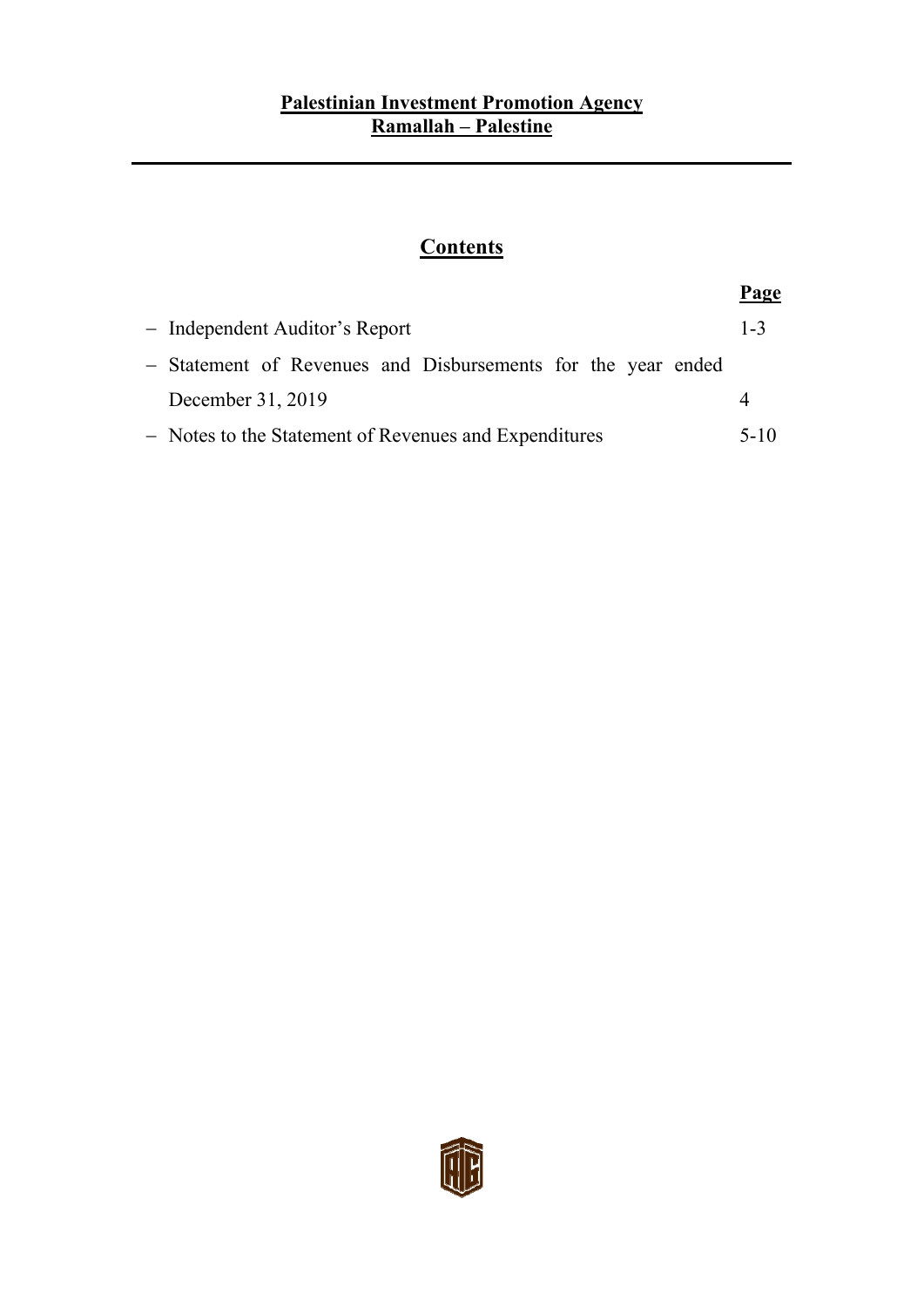

**Global Company for Auditing and Accounting** 

ے کة تد<u>ق</u> سبة عالمد <mark>ـق ومحا</mark>س

# **Independent Auditor's Report**

**To M/s Board of Directors Palestinian Investment Promotion Agency "PIPA" Ramallah – Palestine** 

#### **Report on the Audit of the Financial Statement**

#### **Opinion**

We have audited the accompanying statement of Revenues and Expenditures of **Palestinian Investment Promotion Agency "PIPA" – Pages 4 to 10, for the year** ended December 31, 2019, and notes to the financial statement of Revenues and Expenditure including a summary of significant accounting policies.

In our opinion, the accompanying financial statement presents fairly, in all material respects, the revenues and expenditure for the year ended December 31, 2019 in accordance with Cash Basis of accounting described in Note No.(2).

#### **Basis for Our Opinion:**

We conducted our audit in accordance with International Standards on Auditing (ISAs). Our responsibilities under those standards are further described in the Auditor's Responsibilities for the Audit of the Financial Statements section of this report.

We are independent of the Agency in accordance with the Code of Ethics for Professional Accountants registered under Board of Auditing Profession, which are inconformity with the code of ethics of accountants registered under Palestinian Association of Certified Public Accountants, in line with the ethical requirements related to our audit of the financial statements in Palestine, and we have fulfilled our other ethical responsibilities in accordance with those requirements.

We believe that the audit evidence we have obtained is sufficient and appropriate to provide a basis for our opinion.

#### **Emphasis of Matter:**

The Agency's policy is to prepare the statement of revenues and expenditures using the described basis in Note (2) for revenues and expenditure. Based on this basis, revenues were recognized when received, not when earned; and expenditure were recognized when paid, not when incurred, this basis not suitable for another purpose.

**MEMBER OF THE Green Tower Building FORUM OF FIRMS** <sup>3rd</sup> Floor, Al-Nuzha Street Tel.: +970 229 88 220/1 tagi.com Fax: +970 229 88 219 P.O.Box: 1110 Ramallah, West Bank, Palestine tagco.ramallah@tagi.com

بناية البرج الاخضر الطابق الثالث، شارع النزهة هاتف: ١/ ٢٦٠ ٨٨ ٢٢٩ ٣٩٧٠  $+9$ ٧٠ ٢٢٩ ٨٨ ٢١٩ فاكس ص ب: ١١١٠ رام الله، الضفة الغربية، فلسطين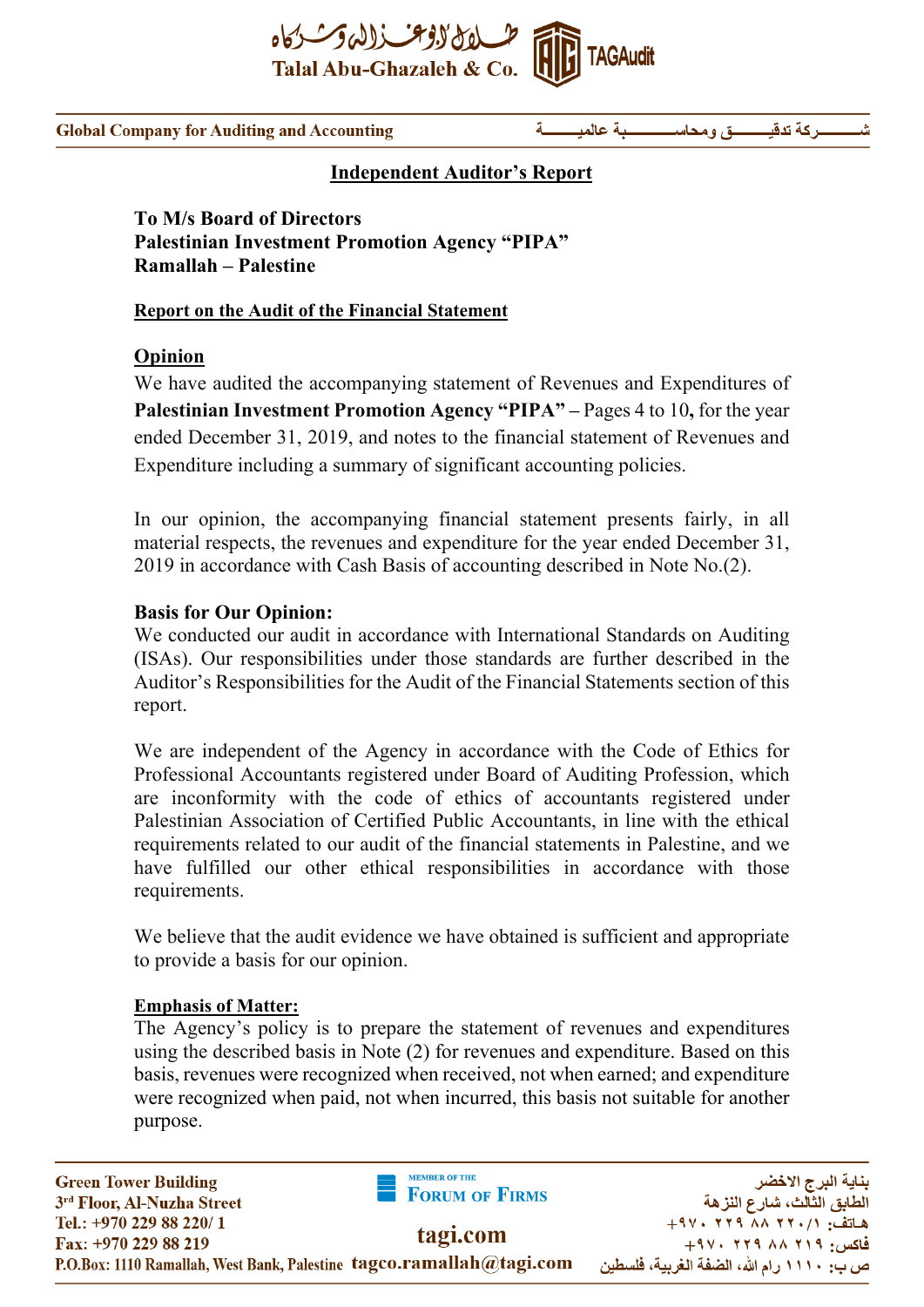#### **Responsibilities of Management for the Financial Statements**

Management is responsible for the preparation and fair presentation of the financial statement in accordance with accounting policies described in note No.(2) and other relevant laws and regulations, and for such internal control as management determine is necessary to enable the preparation of statement of revenues and expenditures that are free from material misstatement, whether due to fraud or error.

In preparing the financial statements, management is responsible for assessing the agency's ability to continue as a going concern, disclosing, as applicable, matters related to going concern and using the going concern basis of accounting unless management either intends to liquidate the Agency or to cease operations, or have no realistic alternative but to do so.

Management is responsible for overseeing the agency's financial reporting process.

#### **Auditor's Responsibilities for the Audit of the Financial Statements**

Our objectives are to obtain reasonable assurance about whether the financial statement as a whole are free from material misstatement, whether due to fraud or error, and to issue an auditor's report that includes our opinion. Reasonable assurance is a high level of assurance, but is not a guarantee that an audit conducted in accordance with ISAs will always detect a material misstatement when it exists. Misstatements can arise from fraud or error and are considered material if, individually or in the aggregate, they could reasonably be expected to influence the economic decisions of users taken on the basis of these financial statement.

As part of an audit in accordance with ISAs, we exercise professional judgment andmaintain professional skepticism throughout the audit. We also:

- Identify and assess the risks of material misstatement of the financial statements, whether due to fraud or error, design and perform audit procedures responsive to those risks, and obtain audit evidence that is sufficient and appropriate to provide a basis for our opinion. The risk of not detecting a material misstatement resulting from fraud is higher than for one resulting from error, as fraud may involve collusion, forgery, intentional omissions, misrepresentations, or the override of internal control.
- Obtain an understanding of internal control relevant to the audit in order to design audit procedures that are appropriate in the circumstances, but not for the purpose of expressing an opinion on the effectiveness of the foundation's internal control.
- Evaluate the appropriateness of accounting policies used and the reasonableness of accounting estimates and related disclosures made by management.
- Conclude on the appropriateness of management's use of the going concern basis of accounting and, based on the audit evidence obtained, whether a material uncertainty exists related to events or conditions that may cast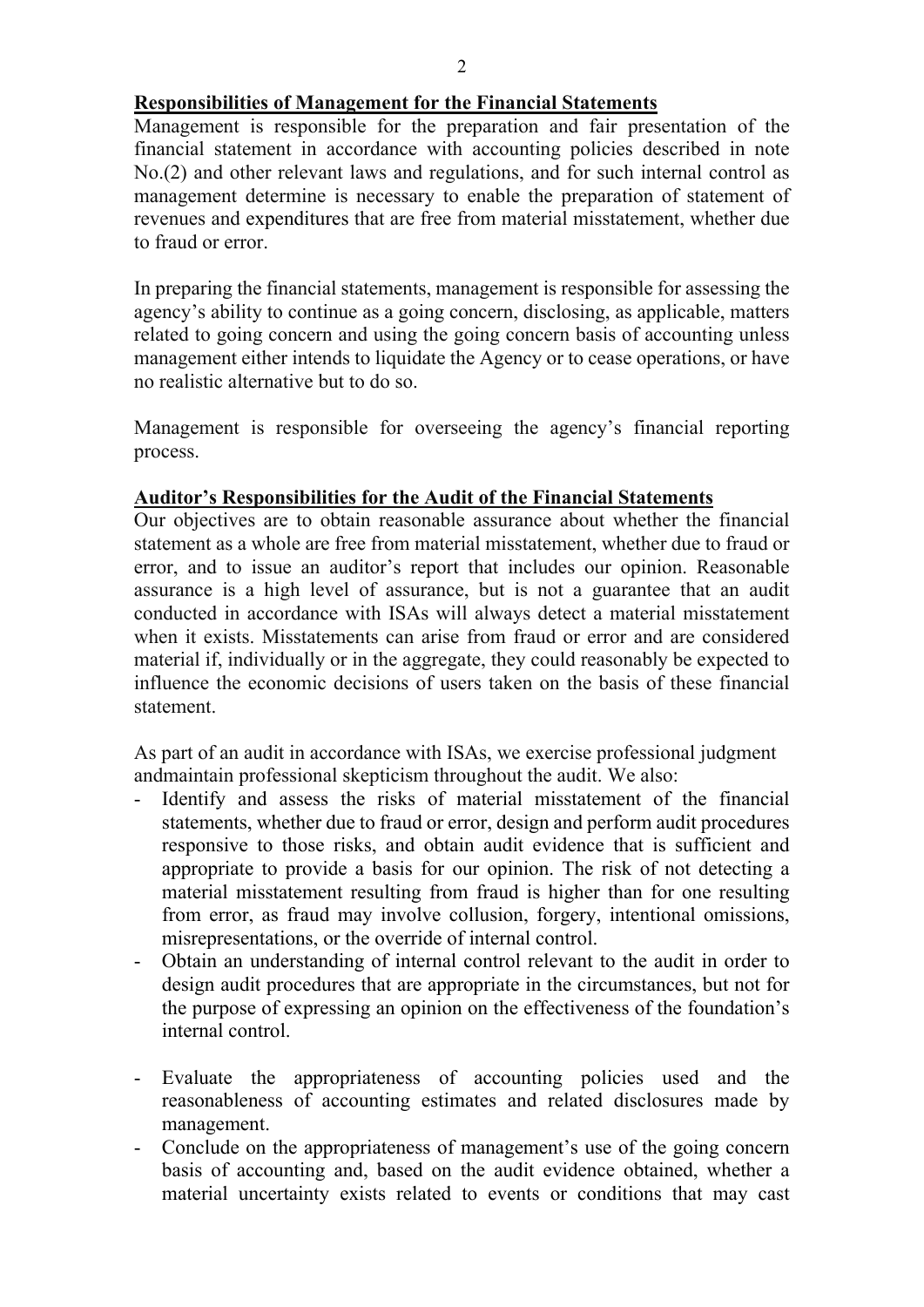significant doubt on the agency's ability to continue as a going concern. If we conclude that a material uncertainty exists, we are required to draw attention in our auditor's report to the related disclosures in the financial statements or, if such disclosures are inadequate, to modify our opinion. Our conclusions are based on the audit evidence obtained up to the date of our auditor's report. However, future events or conditions may cause the agency to cease to continue as a going concern.

Evaluate the overall presentation, structure and content of the financial statement, including the disclosures, and whether the financial statement represents the underlying transactions and events in a manner that achieves fair presentation.

We communicate, with the management regarding, among other matters, the planned scope and timing of the audit and significant audit findings, including any significant deficiencies in internal control that we identify during our audit.

# **Report on Other Legal and Regulatory Requirements.**

The agency keeps properly organized accounting records, which matches, in all material respects, the accompanying financial statement.

The engagement partner on the audit resulting in this independent auditor's report is the Executive Director, Jamal Milhem.<br>
Talal Abu-Ghazaleh & Co.<br>
Liecus: "

**Talal Abu-Ghazaleh & Co. License # (251/1997)** 

**Jamal Milhem, CPA Certified Accountant License # (100/98)**  September 27, 2020

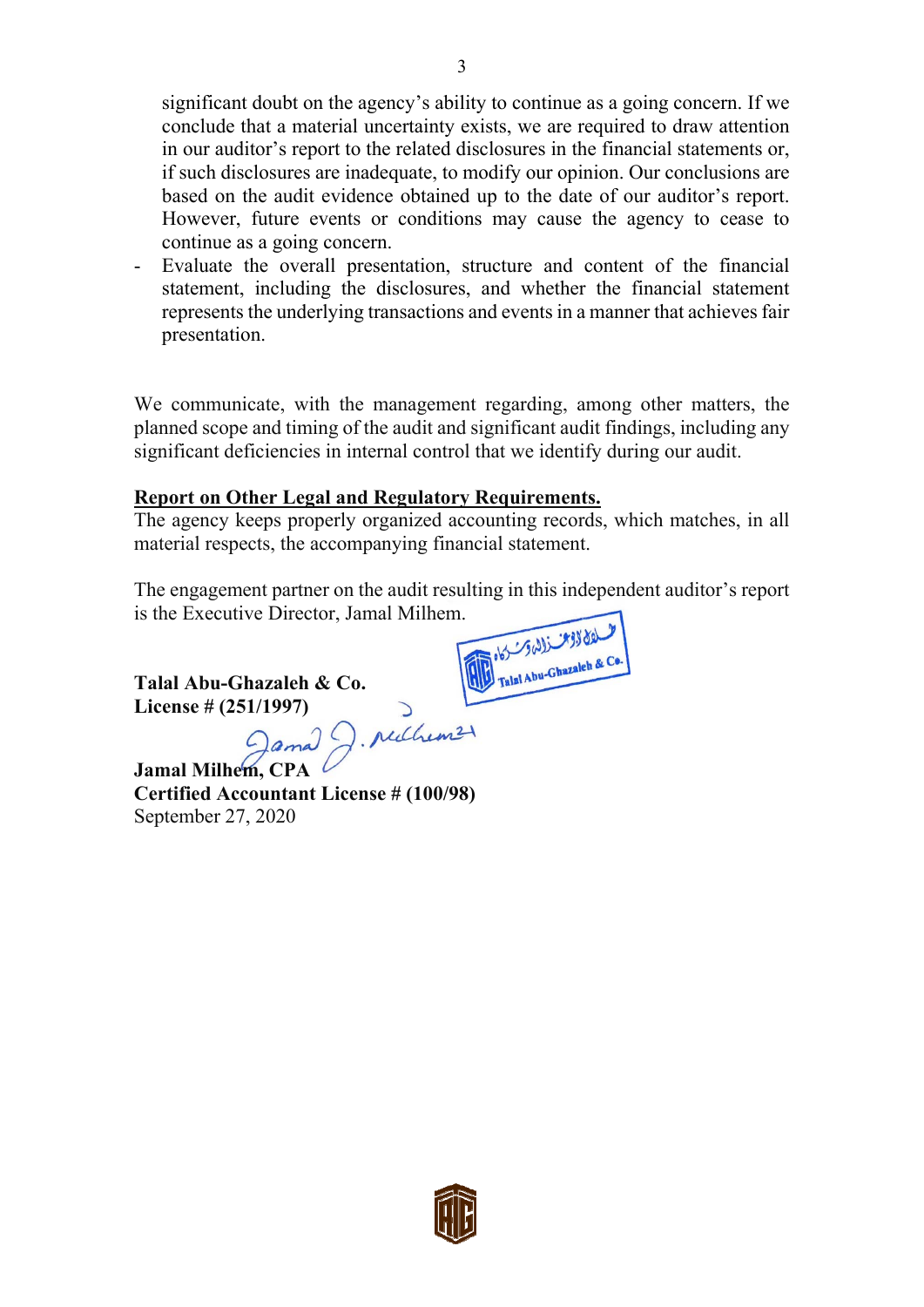# **Palestinian Investment Promotion Agency Ramallah-Palestine Statement of Revenues and Expenditures for the year ended December 31,2019- Exhibit "A"**

|                                                         | <b>Note</b> | <u>2019</u> | 2018        |
|---------------------------------------------------------|-------------|-------------|-------------|
| <b>Item</b>                                             |             | <b>NIS</b>  | <b>NIS</b>  |
| <b>Revenues</b>                                         |             |             |             |
| Ministry of Finance and Planning fund                   | (3)         | 3,265,563   | 3,206,895   |
| European Union Fund                                     | (4)         |             | 812,158     |
| Donor Funds                                             |             |             | 72,767      |
| Transfers to the public treasury from donors fund       | (5)         |             | (110, 387)  |
| Revenues the agency from investing activities           | (6)         | 40,897      | 8,663       |
| Transfers to the public treasury from agency's revenues | (6)         | (40, 897)   | (8,663)     |
| <b>Total</b>                                            |             | 3,265,563   | 3,981,433   |
| <b>Expenditures</b>                                     |             |             |             |
| Salaries and employees benefits                         | (7)         | (2,346,954) | (2,224,858) |
| Operating expenditures                                  | (7)         | (918, 609)  | (982, 037)  |
| Total salaries and benefits and operating expenditures  |             | (3,265,563) | (3,206,895) |
| Expenditures financed by donors                         | (4)         |             | (812, 158)  |
| <b>Total Expenditures</b>                               | (7)         | (3,265,563) | (4,019,053) |
| Excess (Deficit) of Revenues over (Under) Expenditures  |             |             | (37,620)    |
| Cash at banks at the beginning of the year              |             |             | 34,231      |
| Currency exchange rates variance                        |             |             | 3,389       |
| Cash at banks at the end of the year                    |             |             |             |
|                                                         |             |             |             |

*"The accompanying notes constitute an integral part of this statement"*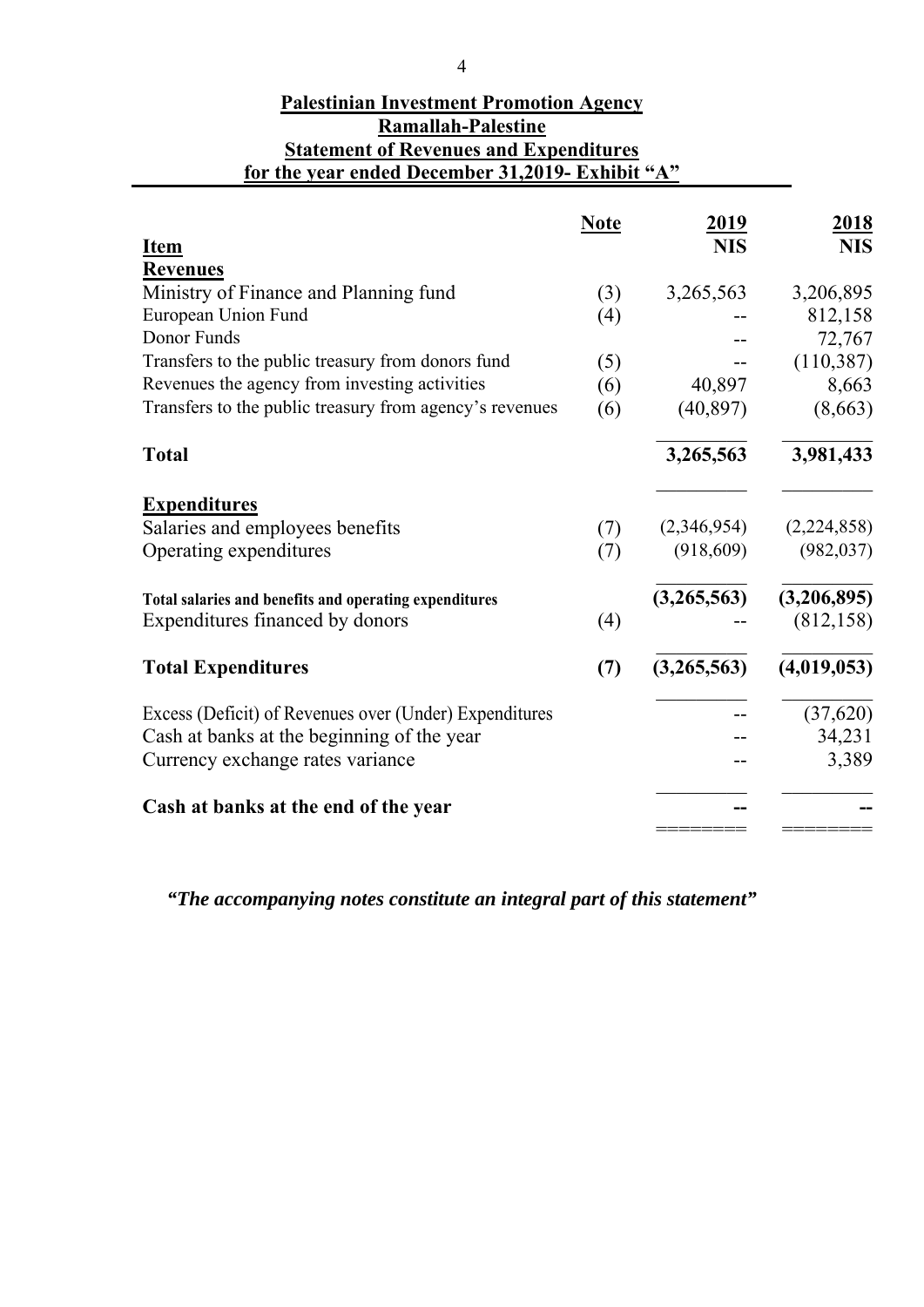# 1. **Background:**

Palestinian Investment Promotion Agency (PIPA) was established in 1998, pursuant to the promulgation of the Encouragement of investment Law "Number (1) for the year 1998" and its amendments, and Encouragement of Investment by law of the year 2015.

The Agency works to build a better future for all Palestinians, provide advanced services to local and foreign investors and facilitate the communication between the private sector and the government through the unified investment window for investors services, granting attractive incentives for investment and attracting new investments through the latest means of promotion, In Palestine, the Agency works to enable domestic investment and attract foreign investment; to achieve development priorities in Palestine,

The Agency is currently working in three main areas in accordance with the law of Encouragement of Investment Law No. 1 of 1998 and its amendments, which is:

- Providing guarantees to investors.
- Granting incentives to investors.
- Providing an appropriate environment for investment

# **Goals of Investment Promotion Law:**

- Establishing the agency, an institution responsible for encouraging and promoting investment in Palestine;
- Providing guarantees to Investors and Investments operating in Palestine;
- Granting the Incentives to Investors;
- Providing the appropriate environment for encouraging investment in Palestine.

The Board of Directors of the Authority is headed by a Board of Directors consisting of eleven members, headed by the Minister of National Economy with the membership of the Ministry of Finance and Planning, the Ministry of Economy, the Ministry of Tourism and Antiquities, the Ministry of Communications and Information Technology, the Ministry of Local Government, the Energy and Natural Resources Authority and four representatives from the private sector.

The Palestinian Investment Promotion Agency (PIPA) has 44 employees in 2019 (45 employees in 2018).

The statement of Revenues and Expenditures was authorized for issuance by management on November 17, 2020.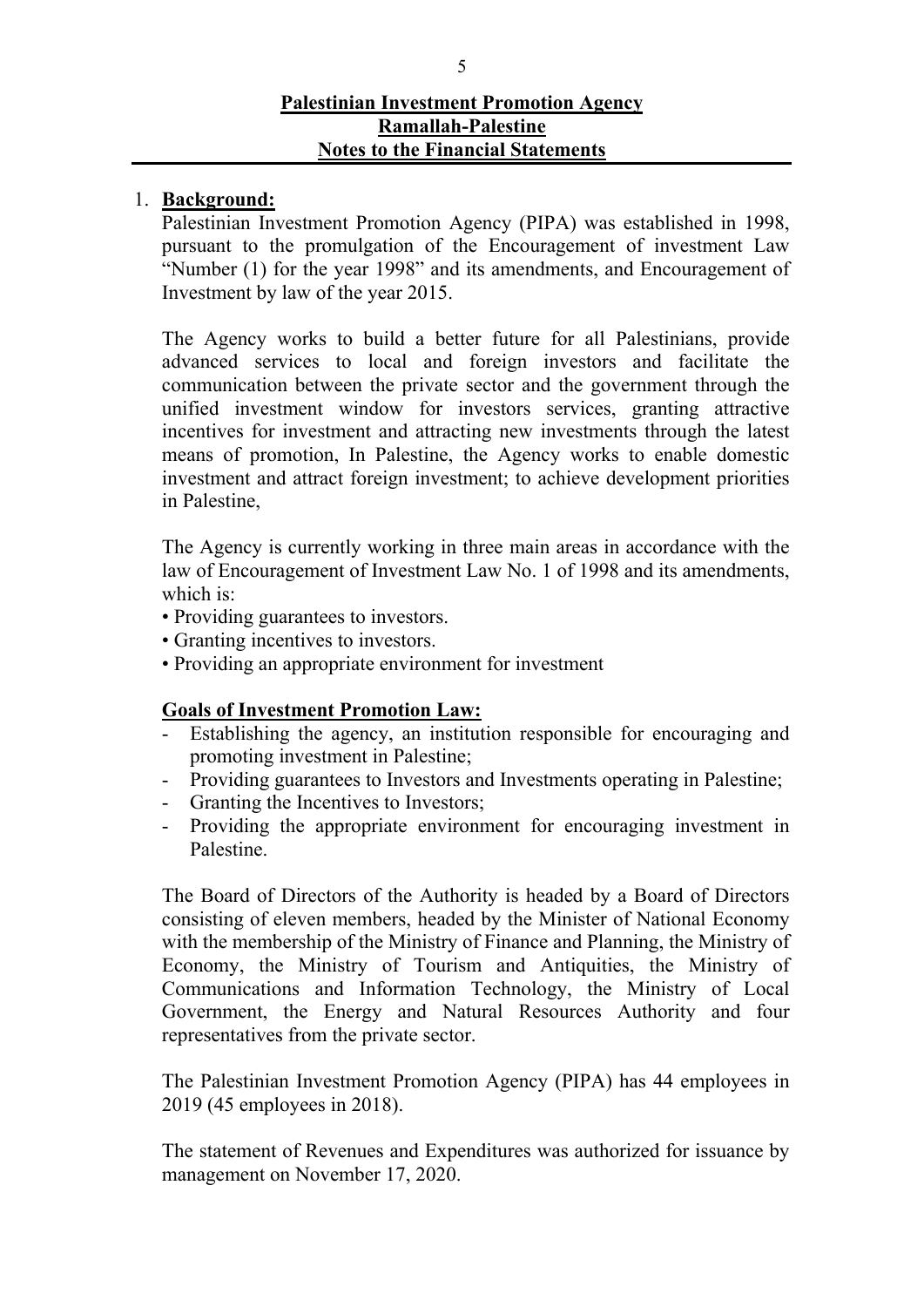#### **2. Significant of accounting policies:**

The financial statements have been prepared under the historical cost convention, and in accordance to the Cash Basis of accounting.

#### - **Cash and cash equivalents**

Cash and cash equivalents consist of cash in hand, current accounts, and deposits in demand with banks.

#### - **Expenditures**

Expenditures are recorded when paid as follows:

- Expenditures paid directly by the Ministry of Finance and Planning, such as salaries, wages, travel allowances and electricity expenses, which are recorded on the Agency cost center.
- Expenditures paid directly by the Agency from the zero bank account, which was covered through the granting of credit ceilings from the Ministry of Finance and Planning in accordance with the approved budget for each year and approved by the financial Controller and paid through the Agency after the introduction to the accounting system at the cost center of the Agency.
- Expenditures from bank accounts restricted to donors and earmarked for the implementation of predefined projects and paid by the Agency.

#### - **Revenues**

The revenues of the Agency are as follows:

- Paid on behalf of the Agency from the Ministry of Finance and Planning to cover the approved expenditures in the budget approved by the Council of Ministers.
- Credit limits granted to the Agency and used to cover expenses approved by the Agency.
- Donor funds received and deposited in project special bank accounts with the Agency.

# - **Cash and in-kind contributions:**

- Registration grants and cash gifts as revenues in the year of collection and recording their expenditures at the time of payment.
- Donations and donations in kind are recorded in the accounting records and are disclosed and fixed assets are recorded in statistical records to facilitate the annual physical count.
- Projects executed directly by donors and in cooperation with the Agency are not recorded.

# - **Preparation of Revenues and Expenditures:**

Statement of Revenues and Expenditures is prepared from the Agency cost centers, which show expenditures through the Ministry of Finance and expenditure from the Investment Promotion Agency, as well as revenues at both cost centers.

#### - **Foreign currencies translation:**

The basic functional currency is the New Israeli Shekel (NIS). Transactions denominated in currencies other than NIS, occurring during the year, are translated to NIS using the exchange rate at the end of the year.

The cash balances in foreign currencies is begin transferred in the date of financial reports.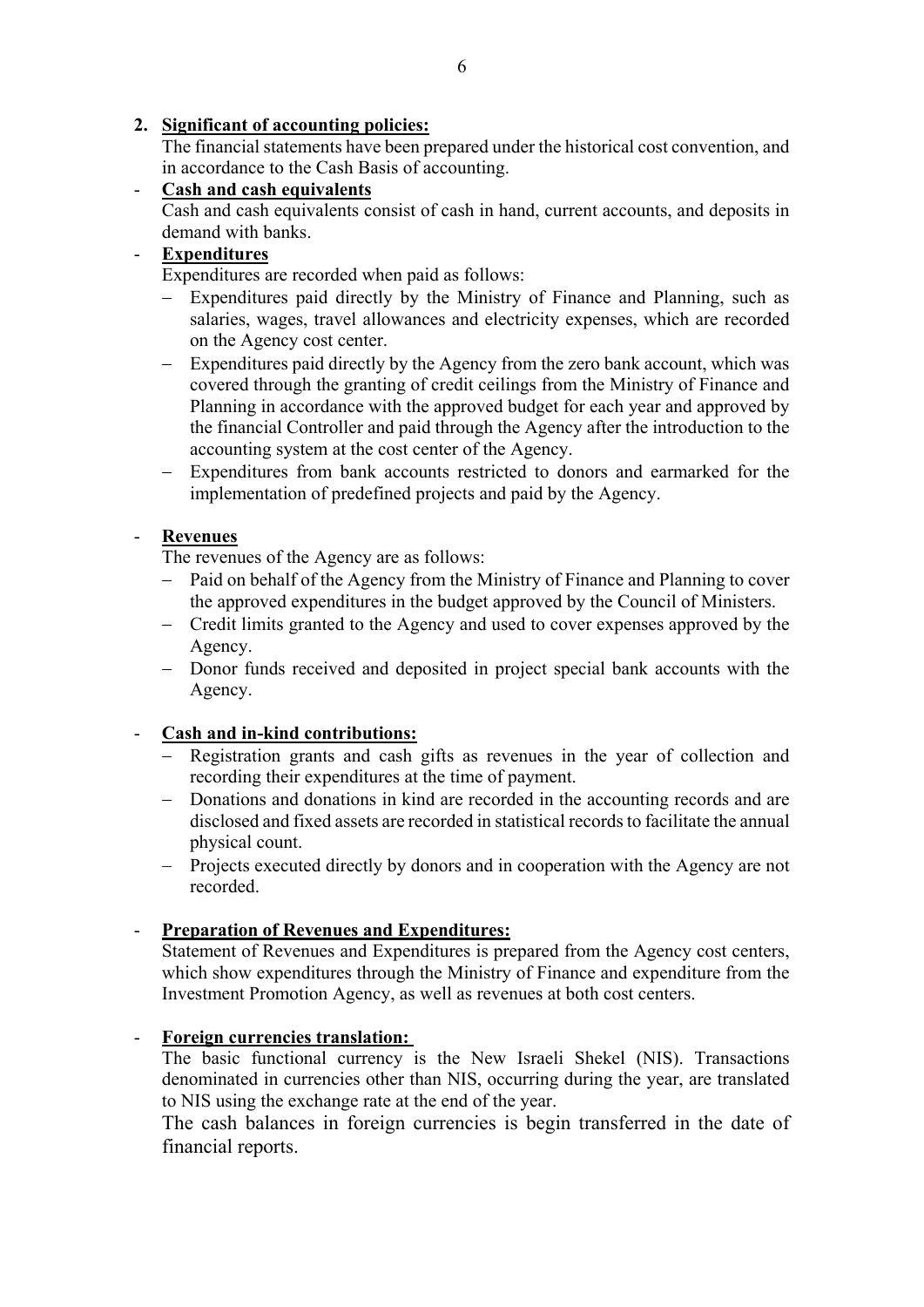#### **3. Comparison between Consolidated Budgeted and Actual Expenditures**

a. This item consists of:

| u.<br>THIS RUIN CONSISTS OF.                                              |                                                    |                                                     | 2019                              |                            |                              |
|---------------------------------------------------------------------------|----------------------------------------------------|-----------------------------------------------------|-----------------------------------|----------------------------|------------------------------|
| Item                                                                      | <u>Consolidated</u><br><b>Budget</b><br><b>NIS</b> | <b>Financing of</b><br><b>Arrears</b><br><b>NIS</b> | <b>Total Budget</b><br><b>NIS</b> | <b>Expenditures</b><br>NIS | <b>Balance</b><br><b>NIS</b> |
| <b>Operational budget</b>                                                 |                                                    |                                                     |                                   |                            |                              |
| Salaries and wages                                                        | 2,385,000                                          |                                                     | 2,385,000                         | (2,112,220)                | 272,780                      |
| Travel and missions                                                       | 160,000                                            |                                                     | 160,000                           | (53,760)                   | 106,240                      |
| Repair and maintenance- (Specified<br>operation Expenditure)              | 343,914                                            | 34,988                                              | 378,902                           | (128, 583)                 | 250,319                      |
| Rentals                                                                   | 500,006                                            | 346,273                                             | 846,279                           | (100, 467)                 | 745,812                      |
| Other (Operating)                                                         | 176,080                                            | 7,875                                               | 183,955                           | (90, 254)                  | 93,701                       |
| Transportation                                                            | 196,000                                            |                                                     | 196,000                           | (202, 743)                 | (6,743)                      |
| <b>Employees bounces</b>                                                  | 40,000                                             |                                                     | 40,000                            | (31,991)                   | 8,009                        |
| Fixed assets                                                              | 30,500                                             |                                                     | 30,500                            |                            | 30,500                       |
| Inventory                                                                 | 69,500                                             | 3,219                                               | 72,719                            | (52,010)                   | 20,709                       |
| <b>Total</b>                                                              | 3,901,000                                          | 392,355                                             | 4,293,355                         | (2,772,028)                | 1,521,327                    |
| <b>Development Budget (Commercial Staff Program)</b><br>Other operational | 940,800                                            |                                                     | 940,800                           | (493, 535)                 | 447,265                      |
| <b>Total</b>                                                              | 940,800                                            |                                                     | 940,800                           | (493, 535)                 | 447,265                      |
| <b>Grand Total</b>                                                        | 4.841.800                                          | 392,355                                             | 5.234.155                         | (3,265,563)                | 1,968,592                    |

# b. 31 December 2018

|                                                                                                         |                               |                       | 2018                          |                          |                              |
|---------------------------------------------------------------------------------------------------------|-------------------------------|-----------------------|-------------------------------|--------------------------|------------------------------|
|                                                                                                         | Consolidated<br><b>Budget</b> | <b>Financing of</b>   | <b>Total</b><br><b>Budget</b> | <b>Expenditures</b>      |                              |
| <b>Item</b>                                                                                             | <b>NIS</b>                    | <b>Arrears</b><br>NIS | <b>NIS</b>                    | <b>NIS</b>               | <b>Balance</b><br><b>NIS</b> |
| <b>Operational budget</b>                                                                               |                               |                       |                               |                          |                              |
| Salaries and wages                                                                                      | 2,451,239                     |                       | 2,451,239                     | (1,996,796)              | 454,443                      |
| Travel and missions                                                                                     | 150,000                       | 392                   | 150,392                       | (79, 151)                | 71,241                       |
| Repair and maintenance-                                                                                 |                               |                       |                               |                          |                              |
| (Specified operation                                                                                    | 279,435                       | 61,368                | 340,803                       | (149, 137)               | 191,666                      |
| Expenditure)                                                                                            |                               |                       |                               |                          |                              |
| Rentals                                                                                                 | 500,000                       | 361,932               | 861,932                       | (361, 932)               | 500,000                      |
| Other (Operating)                                                                                       | 251,004                       | 68,656                | 319,660                       | (52,680)                 | 266,980                      |
| Transportation                                                                                          | 217,446                       |                       | 217,446                       | (191, 374)               | 26,072                       |
| <b>Employees</b> bounces                                                                                | 40,000                        |                       | 40,000                        | (36,688)                 | 3,312                        |
| Fixed assets                                                                                            | 10,000                        |                       | 10,000                        |                          | 10,000                       |
| Inventory                                                                                               | 115,345                       | 35,482                | 150,827                       | (64, 481)                | 86,346                       |
| <b>Total</b>                                                                                            | 4,014,469                     | 527,830               | $\overline{4,542,299}$        | $\sqrt{(2,932,239)}$     | 1,610,060                    |
| <b>Development Budget (Commercial Staff Program)</b><br>Maintenance and repairs<br>(specific operating) |                               |                       |                               |                          |                              |
| expenses)                                                                                               | 700                           |                       | 700                           | (700)                    |                              |
| Other operational                                                                                       | 273,957                       |                       | 273,957                       | (273, 957)               |                              |
| Total                                                                                                   | 274,657                       |                       | 274,657                       | (274, 657)               |                              |
| <b>Grand Total</b>                                                                                      | 4,289,126                     | 527,830               | 4,816,956                     | 3,206,896                | 1,610,060                    |
| <b>EU Financing (Palestinian Markets Development Program)</b>                                           |                               |                       |                               |                          |                              |
| Other operational                                                                                       | 786,158                       |                       | 786,158                       | (786, 158)               |                              |
| Fixed assets                                                                                            | 1,200                         |                       | 1,200                         | (1,200)                  |                              |
| Inventory                                                                                               | 24,800                        |                       | 24,800                        | (24, 800)                |                              |
| <b>Total</b>                                                                                            | 812,158                       |                       | 812,158                       | (812, 158)               |                              |
| <b>Grand Total</b>                                                                                      | 5,101,284                     | 527,830               | 5,629,114                     | $\overline{(4,019,054)}$ | 1,610,060                    |
|                                                                                                         |                               |                       | ========                      |                          |                              |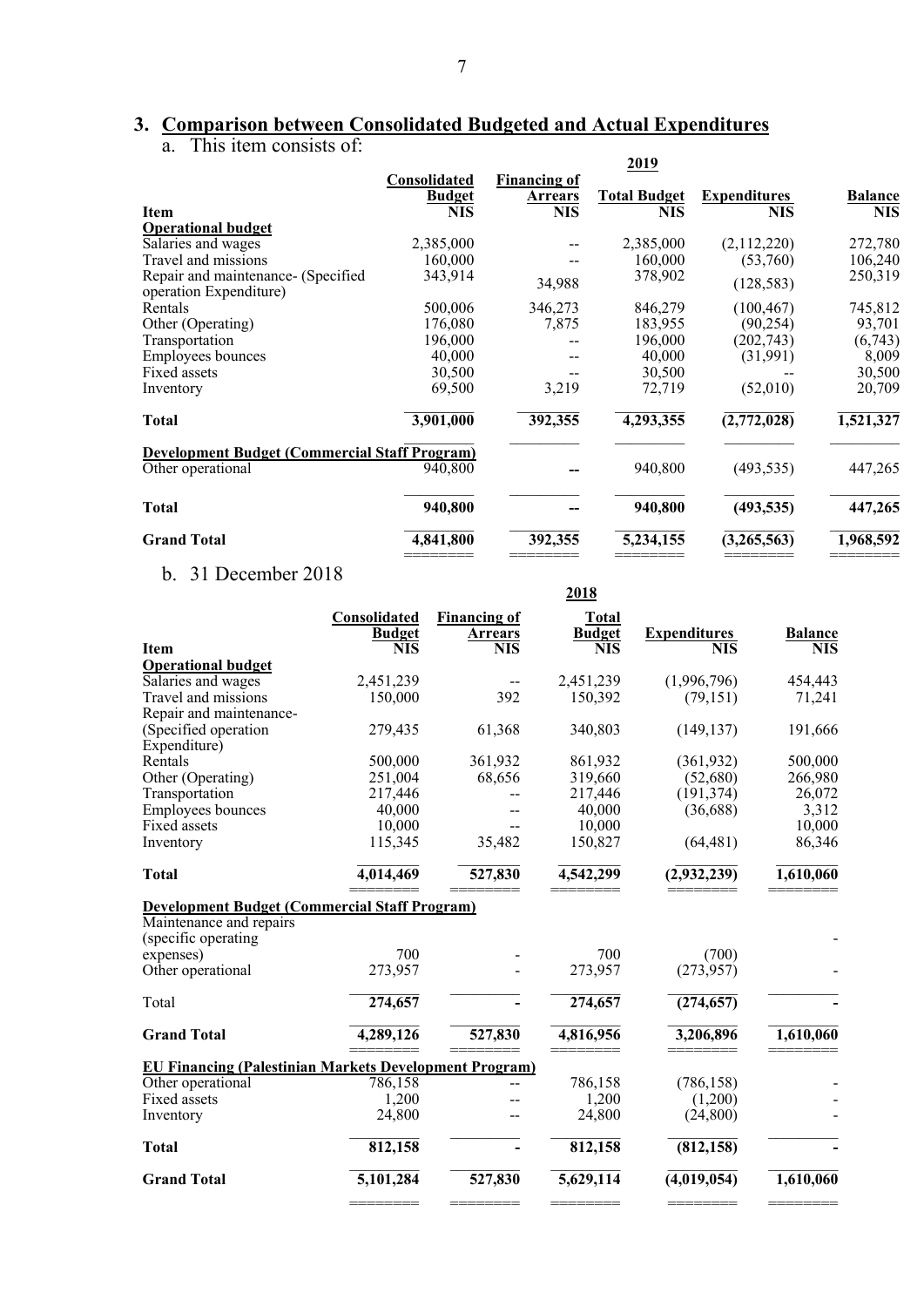| <b>Expenditures of projects financed by European Union &amp; UK (DFID)</b> |            |            |  |
|----------------------------------------------------------------------------|------------|------------|--|
| <b>Palestinian Market Development Program:</b>                             |            |            |  |
| This item consists of:                                                     |            |            |  |
|                                                                            | 2019       | 2018       |  |
|                                                                            | <b>NIS</b> | <b>NIS</b> |  |
| Other operational                                                          |            | 786,158    |  |
| Fixed assets                                                               |            | 1,200      |  |
| Inventory                                                                  |            | 24,800     |  |
| <b>Total</b>                                                               |            | 812,158    |  |
|                                                                            |            |            |  |

# **4. Expenditures of projects financed by European Union & UK (DFID)/**

**5. Transfers to the MoF from donors fund:** 

During the year 2018, an amount of NIS 110,387 were transferred to the public treasury represent the cash balance at the end of the year which is amounted at NIS 37,620 and an amount of EUR 17,768 (equal to NIS 72,767) from the donor (Mobilising Economic Diasporas for Mediterranean development) in favor of the agency.

# **6. Revenues of the Agency from Investing activities:**

An amount of NIS 40,897 was collected from investors as a result of the investment transaction during the year (NIS 8,663 for the year 2018).

#### **7. Expenditures:**

| This item consists of:                        |                     |             |
|-----------------------------------------------|---------------------|-------------|
|                                               | 2019                | <u>2018</u> |
| <u>Item</u>                                   | <b>NIS</b>          | <b>NIS</b>  |
| <b>Salaries and benefits</b>                  |                     |             |
| Salaries and wages                            | 2,112,220           | 1,996,796   |
| <b>Transportation allowance</b>               | 202,743             | 191,374     |
| Employees rewards.                            | 31,991              | 36,688      |
| <b>Total Salaries and benefits</b>            | 2,346,954           | 2,224,858   |
| <b>Operating expenditures</b>                 |                     |             |
| <b>Travel and missions Expenditures</b>       |                     |             |
| International travel and missions             | 53,260              | 78,774      |
| Local travel and missions                     | 500                 | 377         |
| <b>Total travel and missions expenditures</b> | $\overline{53,760}$ | 79,151      |
| <b>Specified operating expenditures</b>       |                     |             |
| Water and electricity- (General)              | 64,626              | 48,837      |
| Telephone, Fax, and Postal                    | 5,408               | 20,813      |
| Fuel- (General)                               | 600                 | 748         |
| Subscriptions in newspapers and magazines     | 1,042               | 2,140       |
| Stationary, publications, and office supplies | 19,791              | 37,181      |
| Materials and consumable supplies- (General)  | 8,267               | 10,838      |
| Repair and maintenance (General)              | 13,576              | 14,325      |
|                                               |                     |             |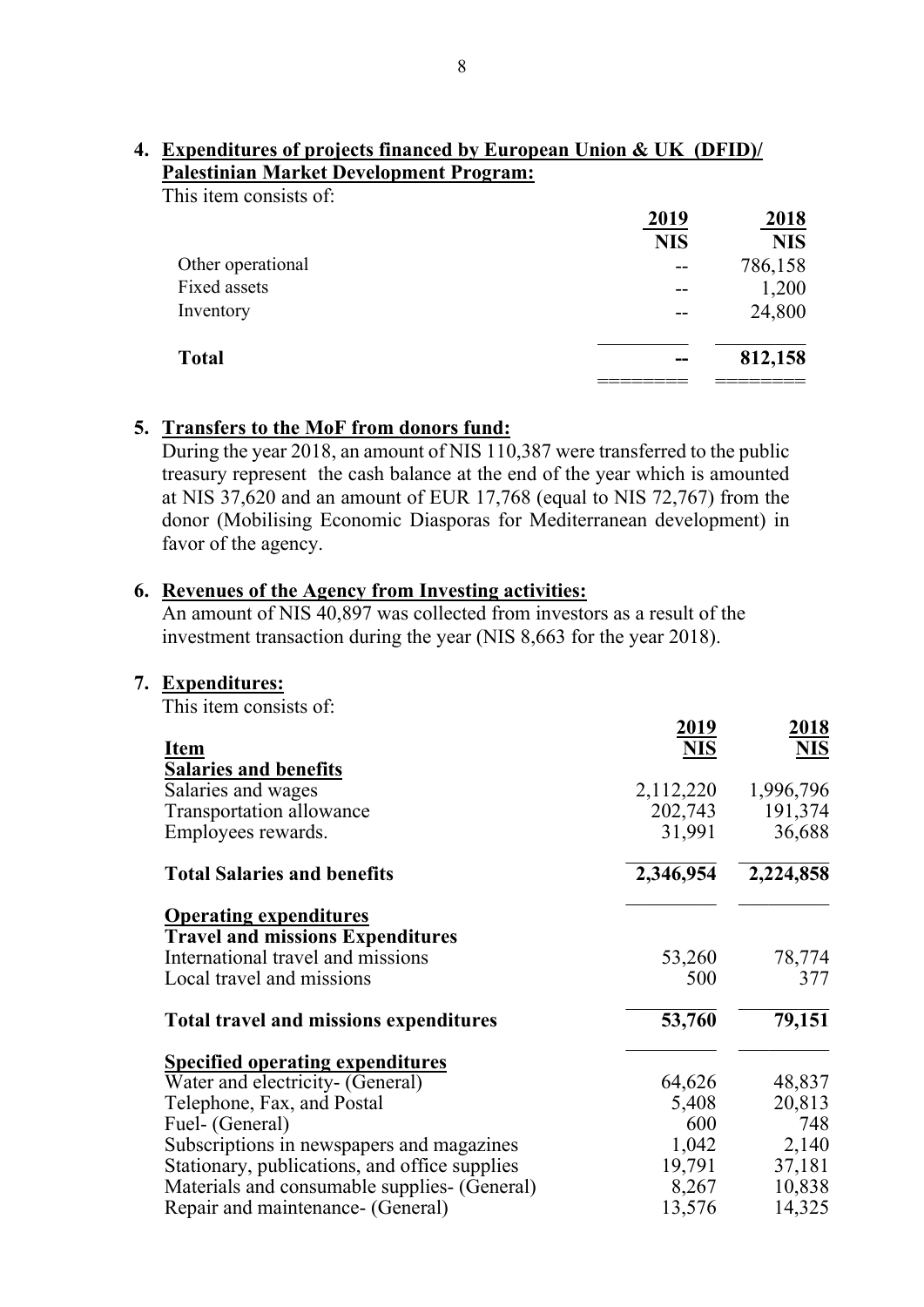|                                                           | 2019<br><b>NIS</b> | 2018<br>NIS |
|-----------------------------------------------------------|--------------------|-------------|
| <b>Item</b><br>Translation, editing and printing services | 2,308              | 1,624       |
| Rental of vehicles                                        |                    | 700         |
| Vehicles- (General)                                       | 2,751              | 12,631      |
| Fuel – vehicles                                           | 10,214             |             |
| <b>Total specified operating expenditures</b>             | 128,583            | 149,837     |
| Rentals                                                   | 100,467            | 361,932     |
| <b>Total rentals</b>                                      | 100,467            | 361,932     |
| <b>Other operating expenditures</b>                       |                    |             |
| <b>Hospitality (Ministry Buffet)</b>                      | 8,943              | 6,170       |
| Delegations hospitality and petty cash                    | 3,557              | 5,048       |
| Agencies and internet subscriptions                       |                    | 4,111       |
| Subscriptions, conferences, exhibitions and fistivals     | 18,226             | 19,080      |
| Studies, planning and consulting                          | 493,535            | 1,060,115   |
| Rewards for Non-Employees (Board Members)                 | 59,528             | 18,270      |
| <b>Total other operating expenditures</b>                 | 583,789            | 1,112,794   |
| capital expenditures                                      |                    |             |
| Office equipment                                          | 3,944              | 4,414       |
| Office Furniture                                          |                    | 6,800       |
| Furniture (General)                                       | 24,010             | 20,890      |
| Computer and its accessories                              | 24,056             | 57,177      |
| Equipment (General)                                       |                    | 1,200       |
| <b>Total capital expenditures</b>                         | 52,010             | 90,481      |
| <b>Total operating expenditures</b>                       | 918,609            | 1,794,195   |
| <b>Total expenditures</b>                                 | 3,265,563          | 4,019,053   |
|                                                           |                    |             |

#### **8. Related Parties:**

The Agency considers board of directors' members and key staff related parties. Transactions with related parties were as the following:

|                                           | 2019       | 2018       |
|-------------------------------------------|------------|------------|
|                                           | <b>NIS</b> | <b>NIS</b> |
| Members of board of directors rewards     | 59,528     | 18,270     |
| Higher management salaries                | --         | 109,460    |
| Travel missions (Local and international) | 40,030     | 44,892     |